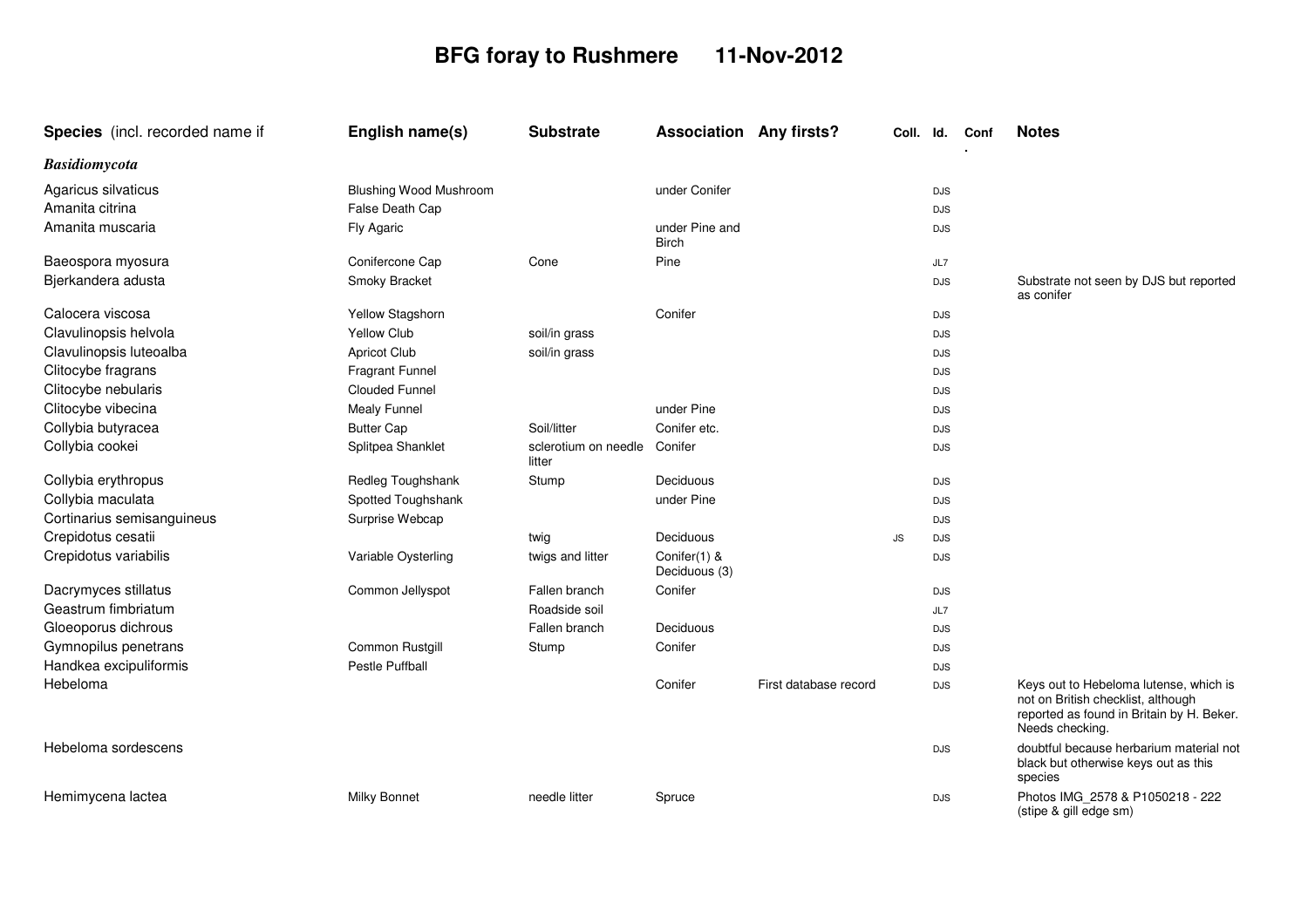| Hygrocybe conica                                 | Blackening Waxcap / Conical<br>Waxcap | in grass           |               | <b>DJS</b> |                                      |
|--------------------------------------------------|---------------------------------------|--------------------|---------------|------------|--------------------------------------|
| Hygrocybe miniata                                | Vermilion Waxcap                      | in grass           |               | <b>DJS</b> |                                      |
| Hygrophoropsis aurantiaca                        | <b>False Chanterelle</b>              |                    | under Pine    | <b>DJS</b> |                                      |
| Hygrophorus hypothejus                           | Herald of Winter                      |                    | under Pine    | <b>DJS</b> |                                      |
| Hypholoma fasciculare                            | Sulphur Tuft                          |                    |               | <b>DJS</b> |                                      |
| Inocybe geophylla var. lilacina<br>name          |                                       |                    |               | <b>DJS</b> | Inocybe lilacina is now the accepted |
| recorded as Inocybe lilacina                     |                                       |                    |               |            |                                      |
| Laccaria amethystina                             | Amethyst Deceiver                     | soil/litter        | Deciduous     | <b>DJS</b> |                                      |
| Laccaria laccata                                 | Deceiver                              |                    |               | <b>DJS</b> |                                      |
| Lactarius deliciosus                             | Saffron Milkcap                       |                    | under Pine    | <b>DJS</b> |                                      |
| Lactarius deterrimus                             | <b>False Saffron Milkcap</b>          |                    | under Spruce  | <b>DJS</b> |                                      |
| Lactarius quietus                                | Oakbug Milkcap                        |                    | under Oak     | <b>DJS</b> |                                      |
| Lactarius rufus                                  | Rufous Milkcap                        |                    | Conifer       | <b>DJS</b> |                                      |
| Lepista flaccida                                 | <b>Tawny Funnel</b>                   |                    |               | <b>DJS</b> |                                      |
| Lepista nuda                                     | <b>Wood Blewit</b>                    | in grass           | under conifer | <b>DJS</b> |                                      |
| Lepista saeva                                    | <b>Field Blewit</b>                   | Soil               | mown grass    | <b>DJS</b> |                                      |
| Lycoperdon perlatum                              | Common Puffball                       | in grass           |               | <b>DJS</b> |                                      |
| Macrolepiota procera                             | Parasol                               | soil/in grass      | under Spruce  | <b>DJS</b> |                                      |
| Marasmius androsaceus                            | Horsehair Parachute                   |                    |               | <b>DJS</b> |                                      |
| Marasmius oreades                                | Fairy Ring Champignon                 | Soil               | mown grass    | <b>DJS</b> |                                      |
| Meripilus giganteus                              | Giant Polypore                        | Dead standing tree | Oak?          | <b>DJS</b> |                                      |
| Mycena amicta                                    |                                       | Stump              | Pine          | <b>DJS</b> |                                      |
| Mycena epipterygia                               | Yellowleg Bonnet                      |                    | under conifer | <b>DJS</b> |                                      |
| Mycena galericulata                              | Common Bonnet / Bonnet<br>Mycena      | Stump              | Deciduous     | <b>DJS</b> |                                      |
| Mycena galopus                                   | <b>Milking Bonnet</b>                 | Fallen branch      | Deciduous     | <b>DJS</b> |                                      |
| Mycena haematopus                                | Burgundydrop Bonnet                   | Standing dead tree | Oak           | <b>DJS</b> | High up the trunk                    |
| Mycena pura                                      | <b>Lilac Bonnet</b>                   |                    |               | <b>DJS</b> |                                      |
| Mycena pura<br>recorded as Mycena pura var. alba |                                       |                    |               | <b>DJS</b> | Pure white variety                   |
| Mycena rosea                                     | Rosy Bonnet                           |                    |               | <b>DJS</b> |                                      |
| Mycena speirea                                   | <b>Bark Bonnet</b>                    | twig               | Oak           | <b>DJS</b> |                                      |
| Panaeolus acuminatus                             | Dewdrop Mottlegill                    |                    |               | <b>DJS</b> |                                      |
| Paxillus involutus                               | <b>Brown Rollrim</b>                  | Soil/litter        | Birch & Pine  | <b>DJS</b> |                                      |
| Phallus impudicus                                | Stinkhorn                             |                    | under Oak     | <b>DJS</b> |                                      |
| Phlebia radiata                                  | <b>Wrinkled Crust</b>                 | Fallen trunk       | <b>Birch</b>  | <b>DJS</b> |                                      |
| Piptoporus betulinus                             | Birch Polypore / Razorstrop<br>Fungus |                    | on Birch      | <b>DJS</b> |                                      |
| Pleurotus ostreatus                              | Oyster Mushroom                       | Felled trunk       | Pine          | <b>DJS</b> |                                      |